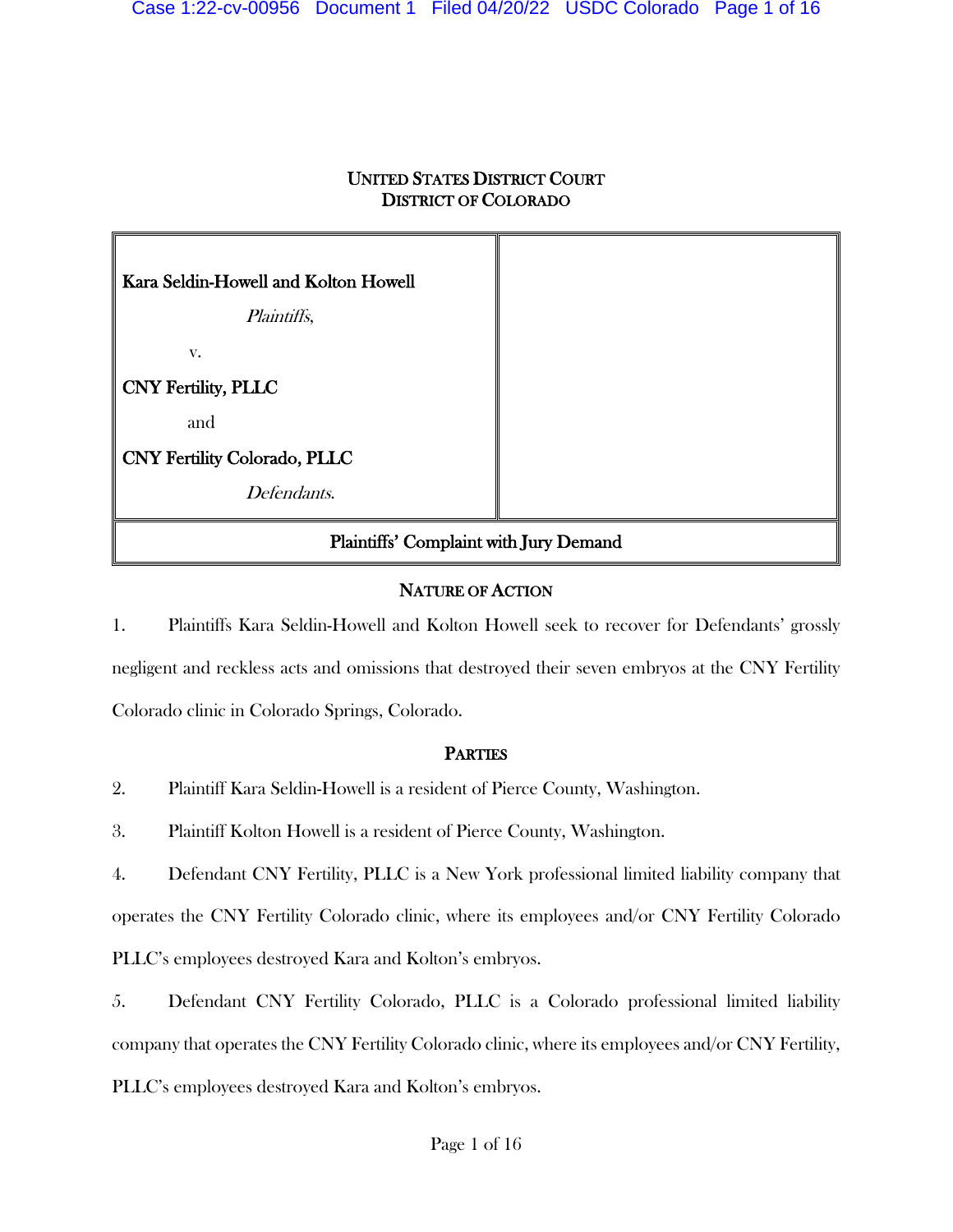### JURISDICTION AND VENUE

6. The Court has diversity jurisdiction under 28 U.S.C. § 1332 because this is a civil action arising between citizens of different states and the amount in controversy exceeds \$75,000.

7. The Court has personal jurisdiction over both Defendants, who do business and have registered agents for service of process in the State of Colorado.

8. Venue is proper in this Court because Defendants' actions giving rise to the claims took place in Colorado Springs, Colorado, which is within this jurisdiction.

### FACTUAL BACKGROUND

### Plaintiffs undergo in-vitro fertilization at the CNY Fertility Colorado clinic.

9. In 2021, Kara and Kolton sought fertility treatment from Dr. Paul Magarelli at the CNY Fertility Colorado clinic. Based on their medical conditions and the recommendations of their treating physicians, the couple decided to pursue in-vitro fertilization ("IVF").

10. IVF requires a woman to take medication to stimulate her ovaries so multiple eggs will mature. A physician then surgically retrieves the matured eggs, which are placed in a Petri dish to be fertilized with sperm.

11. According to CNY Fertility's website, "[a]fter fertilization, the embryos are grown in nourishing media that mimics the internal environment of a fallopian tube (where early embryonic development naturally occurs for 3-5 day [sic] or until the embryo reaches a cleavage or blastocyst stage." $\cdot$ "

12. Plaintiffs planned to have pre-implantation genetic testing performed on their embryos and have them frozen for subsequent transfer to Kara's uterus. Pre-implantation genetic testing,

<span id="page-1-0"></span><sup>&</sup>lt;sup>1</sup>CNY Fertility, *Fertility Treatments: IVF - In Vitro Fertilization*, *WWW.CNYFERTILITY.COM*, <https://www.cnyfertility.com/ivf/> (last visited Apr. 19, 2022).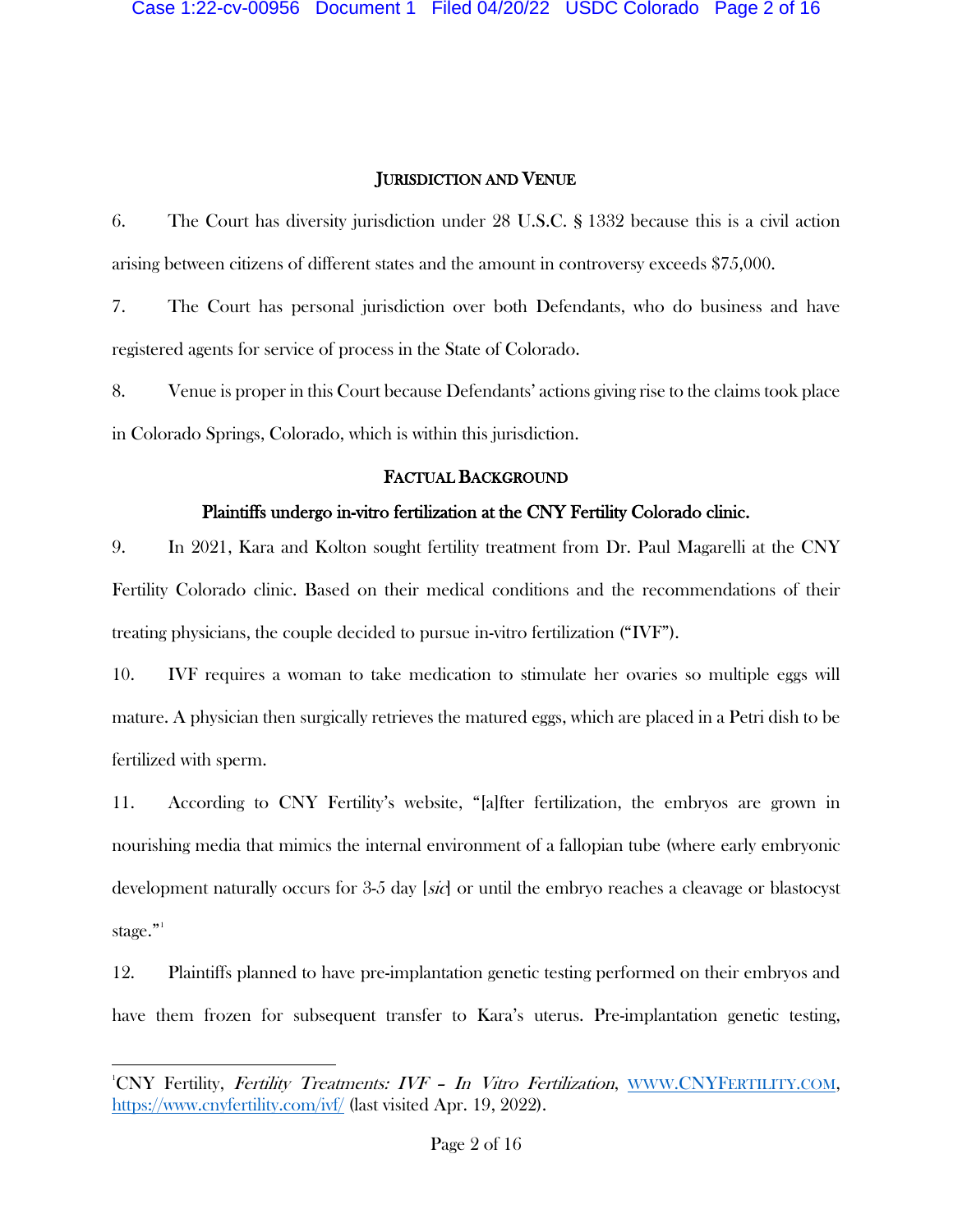#### Case 1:22-cv-00956 Document 1 Filed 04/20/22 USDC Colorado Page 3 of 16

according to CNY Fertility, is performed three to five days after fertilization on a blastocyst-stage embryo.<sup>[2](#page-2-0)</sup>

13. On May 5, 2021, Dr. Magarelli performed an egg-retrieval procedure on Kara.

14. Using Kara's eggs and Kolton's sperm, CNY Fertility-employed embryologists created seven embryos in CNY Fertility's on-site laboratory at CNY Fertility Colorado.

15. When a CNY Fertility nurse called on May 6, 2021 to relay the good news, Plaintiffs were elated to learn they would have seven embryos to create their dream family of two-to-three children. They believed their children were among those embryos and eagerly awaited the results of the preimplantation genetic testing so they could begin planning the transfer.

## CNY Fertility negligently caused all seven of Kara and Kolton's treasured embryos to dry out and die.

16. Tragically, Plaintiffs' embryos did not make it to the genetic-testing stage. On May 8, 2021, Dr. Magarelli called Kara and advised that CNY Fertility had destroyed all seven of the couple's embryos.

17. In that call, Dr. Magarelli admitted to Kara that CNY Fertility was at fault for the loss of the embryos. He reassured her that this catastrophe was not her or Kolton's fault and promised to investigate how and why CNY Fertility had caused this disaster.

18. On May 11, 2021, Dr. Magarelli called Kara with the results of his investigation. He explained that CNY Fertility's in-house laboratory professionals had failed to properly place an oil medium—the same "nourishing media that mimics the internal environment of a fallopian tube"

<span id="page-2-0"></span><sup>2</sup> CNY Fertility, Fertility Treatment: The Basics of Preimplantation Genetic Testing, [WWW.CNYFERTILITY.COM,](http://www.cnyfertility.com/) <https://www.cnyfertility.com/genetic-testing/> (last visited Apr. 19, 2022).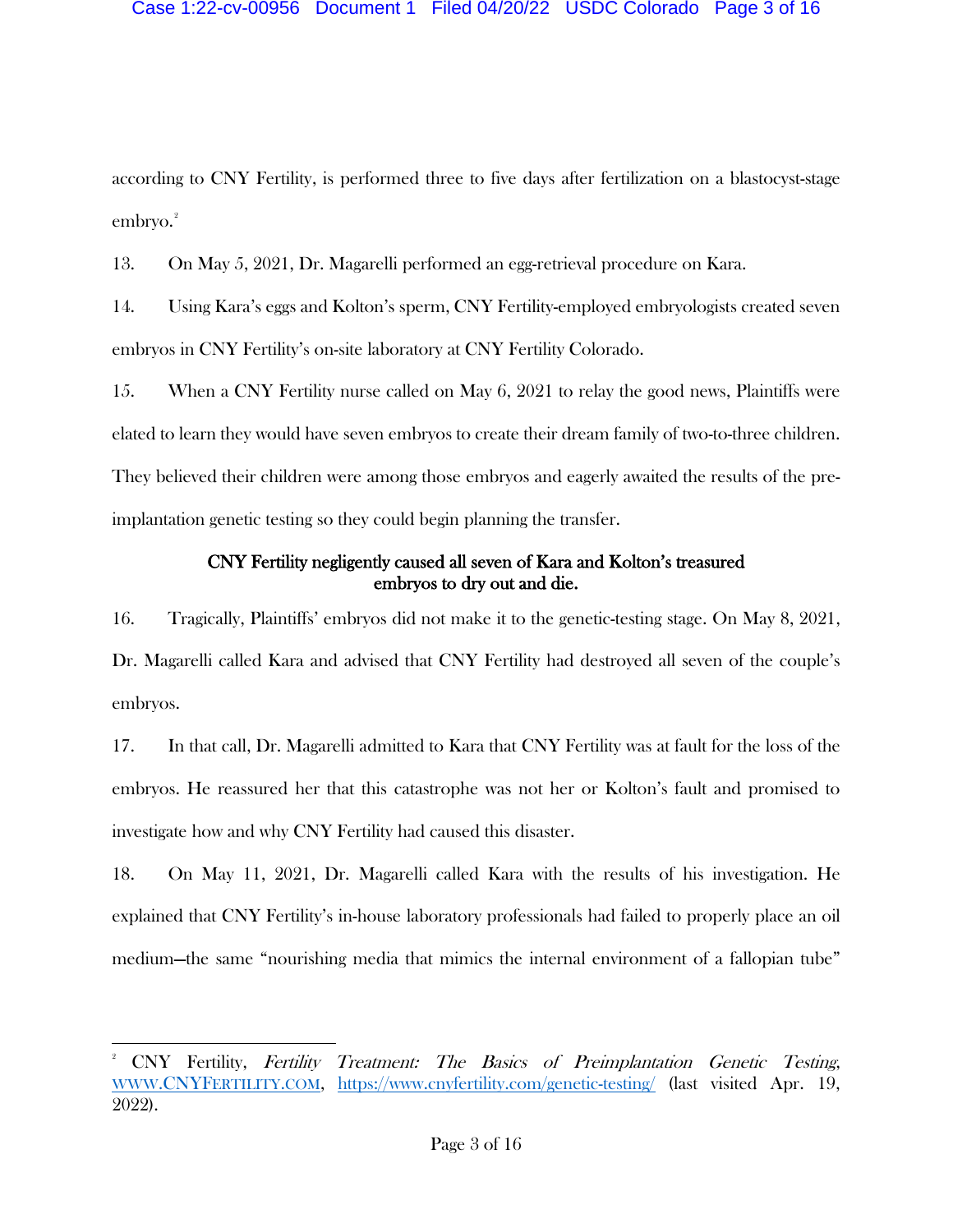### Case 1:22-cv-00956 Document 1 Filed 04/20/22 USDC Colorado Page 4 of 16

described on CNY Fertility's website—to preserve the embryos and facilitate their growth. By failing to properly place the oil medium in the Petri dish, CNY Fertility caused the embryos to dry out and die. The CNY Fertility embryology "Gamete Sheet" (attached as Exhibit 1) confirms Dr. Magarelli's finding: "[a]t day 3 move, all media and embryos were completely dried out. No oil was in the dish."

19. Defendants destroyed all seven embryos before pre-implantation genetic testing could be performed.

20. Dr. Magarelli reiterated to Kara in this call that CNY Fertility was at fault for failing to utilize the medium.

21. Dr. Magarelli also told Kara that, as a result of this disaster, the CNY Fertility Colorado clinic implemented a new procedure to "double-check" embryos after creation to ensure proper culture conditions, prompting Kara to wonder why a purportedly "state of the art" embryology laboratory would not already have a "double-check" procedure in place.

22. To develop, pre-implantation embryos require consistent culture conditions, including proper temperature, pH, and osmolality. Embryologists must place and maintain culture media to ensure culture conditions conducive to growth.

23. For more than 40 years, the standard of care in assisted-reproductive healthcare has been to place oil overlays in embryo culture dishes for the specific purpose of preventing culture evaporation, the precise adverse outcome that occurred here.

24. The types of oils used for for oil overlays in IVF (including the most commonly used, mineral oil) do not evaporate. The absence of oil in the embryo-culture dish means that CNY Fertility never placed oil in the dish—and failed to notice the omission for three days.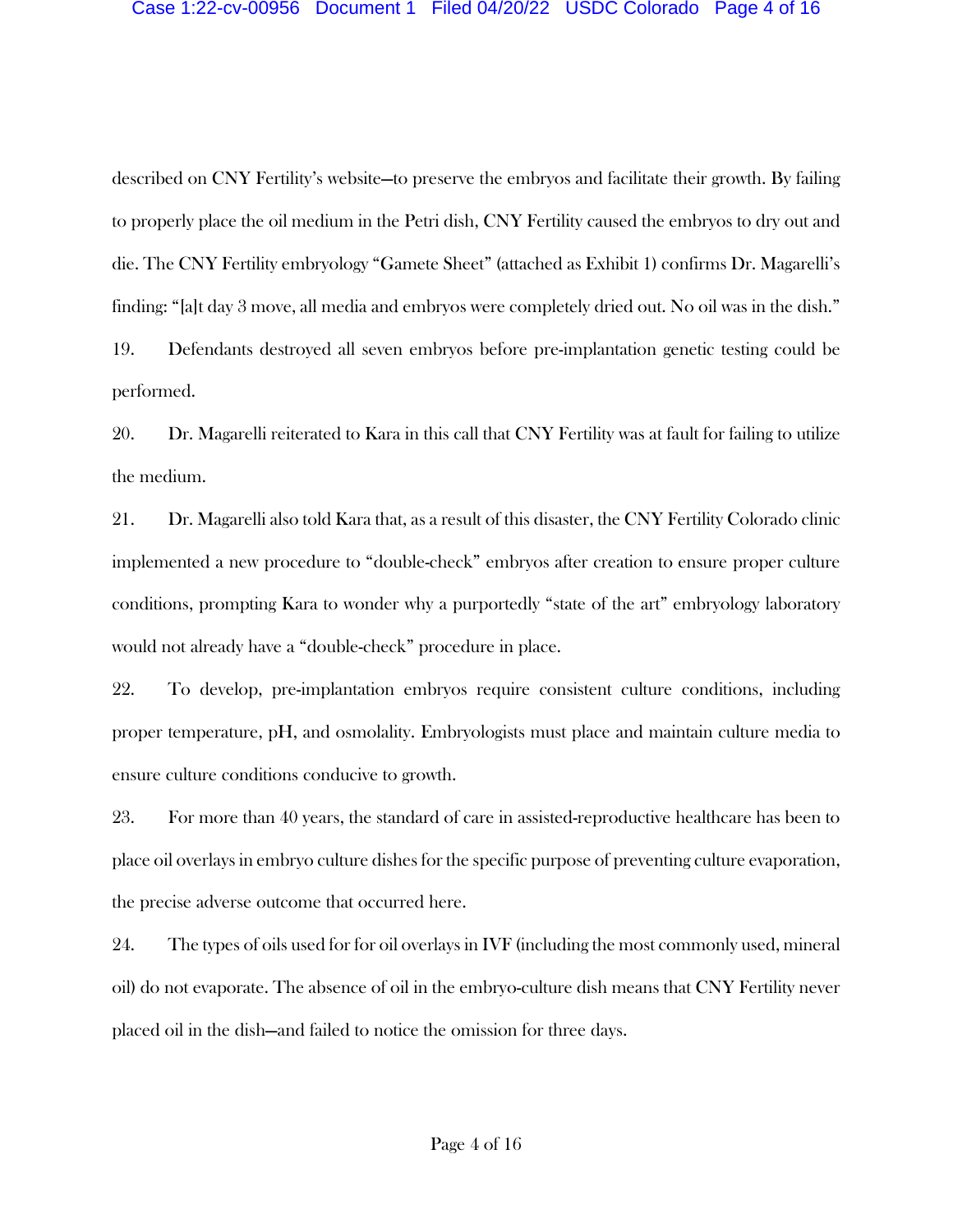25. It was highly foreseeable that failing to place an oil medium over Plaintiffs' embryos would result in embryo-culture evaporation and the loss of all seven embryos.

26. Defendants, through their employee(s), breached this foundational duty of care to preserve the embryos using an appropriate culture medium.

27. Defendants, through their employee(s), breached their duty of care to monitor and care for the embryos.

28. On information and belief, the CNY Fertility employees responsible for placing culture medium and monitoring embryos in the laboratory are medical laboratory technicians, medical technologists, and/or certified laboratory scientists who were certified by national organizations, such as the American Society for Clinical Pathology. On information and belief, the responsible CNY Fertility laboratory employees were not professionals required to be licensed by the State of Colorado.<sup>[3](#page-4-0)</sup>

29. Defendants never advised Kara and Kolton that this outcome—embryo-culture evaporation caused by failing to place the oil overlay—was possible because it is not an accepted risk of the procedure.

30. Kara experienced physical pain from the various injections, blood draws, and the eggretrieval procedure—all of which she suffered for no reason, due to Defendants' misconduct.

31. Plaintiffs have suffered economic losses from paying substantial sums to Defendants and other medical providers for medical treatment and services, all of which were rendered useless as a result of Defendants' misconduct.

<span id="page-4-0"></span><sup>&</sup>lt;sup>3</sup> In the event that Plaintiffs learn that a physician or other medical provider subject to Colorado's professional-licensure laws was at fault in this matter, Plaintiffs will amend the complaint and provide a certificate of review as required by C.R.S. § 13-20-602.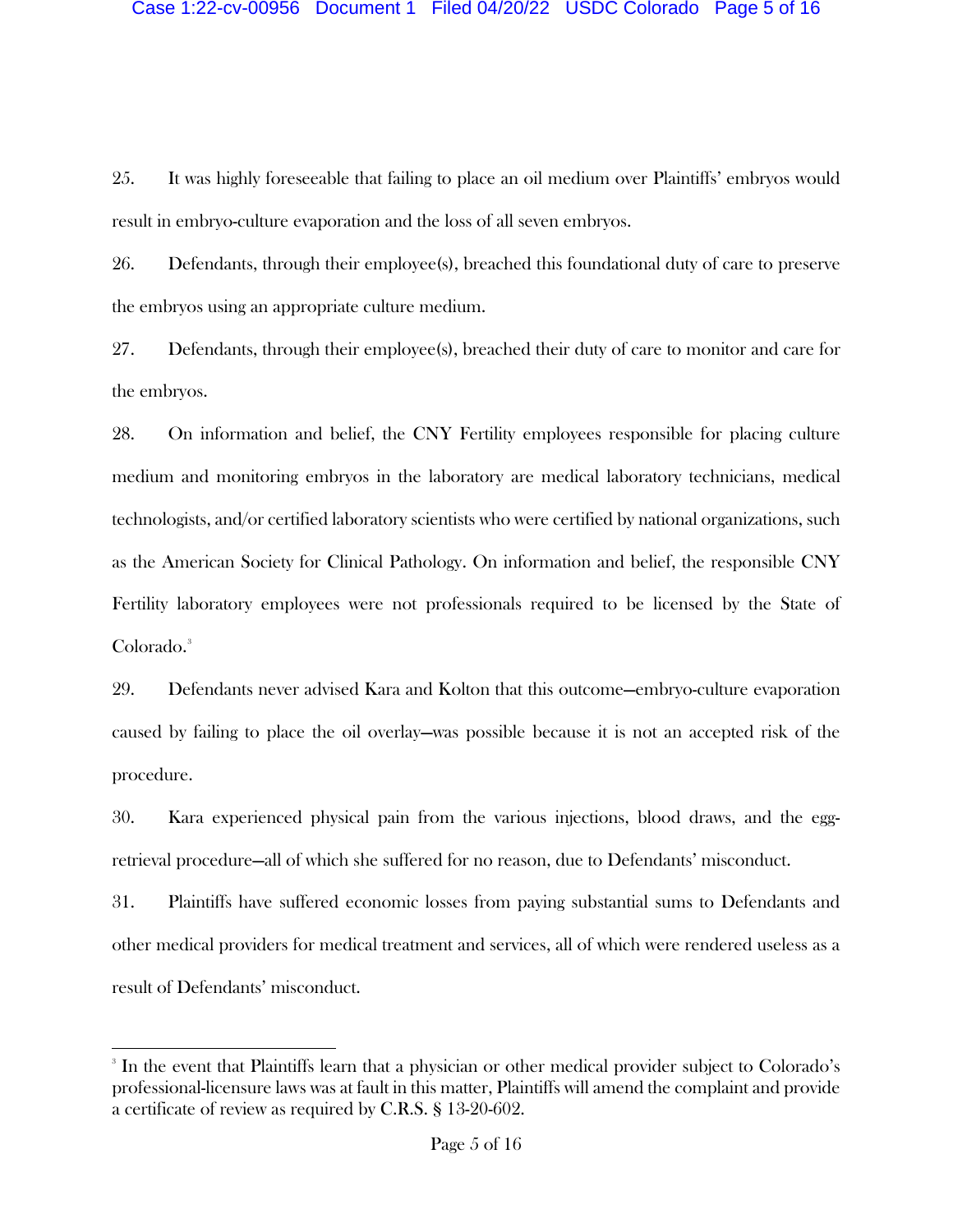32. Plaintiffs have suffered severe emotional trauma as a result of CNY Fertility's betrayal, which constitutes, at a minimum, gross negligence.

33. This incident would not have happened but for Defendants' negligence.

## CLAIM 1: NEGLIGENCE

34. Plaintiffs incorporate all allegations.

35. At all times relevant, the standard of care for IVF required using culture media to maintain consistent culture conditions and prevent embryo-culture evaporation, as required for embryo growth and development.

36. Defendants had a duty to meet this standard of care for Plaintiffs.

37. Defendants, whose principals and employees are medical providers and physicians, had duties of care to Plaintiffs under the law that were independent of any duties imposed by contract. The special relationship between Plaintiffs and Defendants triggered duties of care that would render Defendants liable in tort actions.

38. Defendants breached their duty to meet the standard of care to Plaintiffs by failing to ensure the use of culture media, causing Plaintiffs' embryos to dry out and die.

39. Defendants owed Plaintiffs a duty to exercise care regarding the creation and preservation of their embryos.

40. Defendants, through their employees, breached those duties and/or were negligent in one or more of the following acts or omissions:

- a. Failing to train CNY Fertility employees regarding how to place culture media in embryo-culture dishes;
- b. Failing to supervise CNY Fertility employees to ensure that an employee placed culture media in Plaintiffs' embryos' Petri dishes;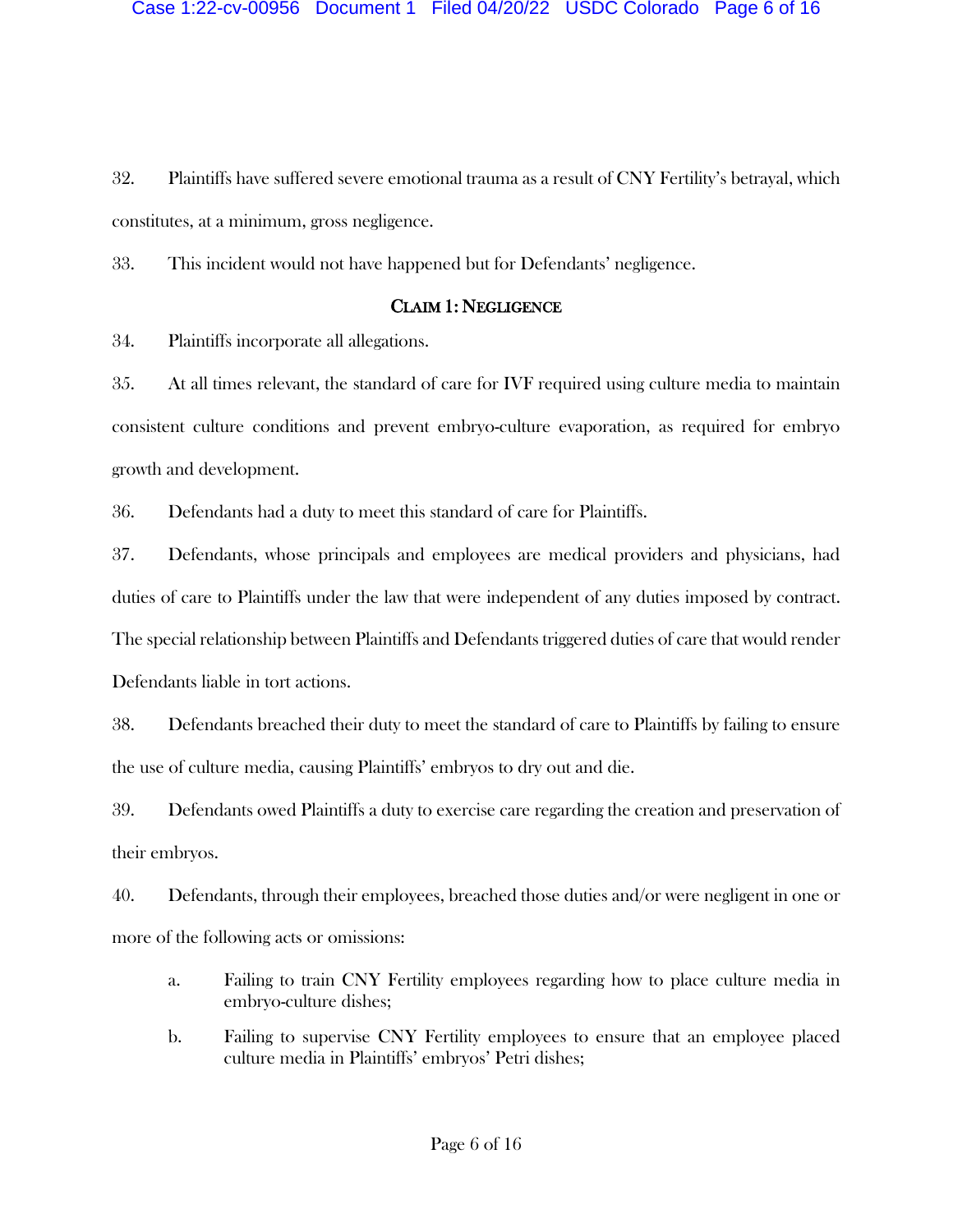- c. Failing to train CNY Fertility employees regarding how to monitor developing embryo cultures;
- d. Failing to supervise CNY Fertility employees charged with monitoring Plaintiffs' developing embryo cultures;
- e. Failing to properly safeguard and protect Plaintiffs' seven embryos;
- f. Failing to follow known scientific and laboratory procedures for developing embryos; and
- g. Acting otherwise carelessly or negligently toward Plaintiffs and their embryos.

41. Defendants were also grossly negligent and/or reckless for failing to exercise any or very slight care through one or more of the above-listed acts or omissions. Defendants acted willfully and/or wantonly with a conscious or reckless disregard for the rights of Plaintiffs that had a great probability of causing—and did cause—substantial harm.

42. The doctrine of *res ipsa loquitur* applies in this case to create a rebuttable presumption that Defendants were negligent. The event in question—embryo-culture evaporation because nobody placed oil in the Petri dish to facilitate embryo growth—would not have occurred without the negligence of one or more Defendants or their employee(s), and no other causes or justification for this event exist. In addition, the presumed negligence (failing to ensure that an oil medium was placed in the embryos' Petri dish) was within the scope of the duties Defendants owed to Plaintiffs in the course of providing IVF treatment and services.

43. As a result of one or more of Defendants' negligent and/or grossly negligent acts and/or omissions, Plaintiffs suffered and continue to suffer damages proximately caused by Defendants' breaches of their duties in a manner and in an amount to be determined at trial.

44. Plaintiffs' damages include noneconomic damages for the emotional distress Plaintiffs endured, including but not limited to the emotional distress Kara experienced arising from the physical pain and discomfort associated with the side effects from the various medications, injections,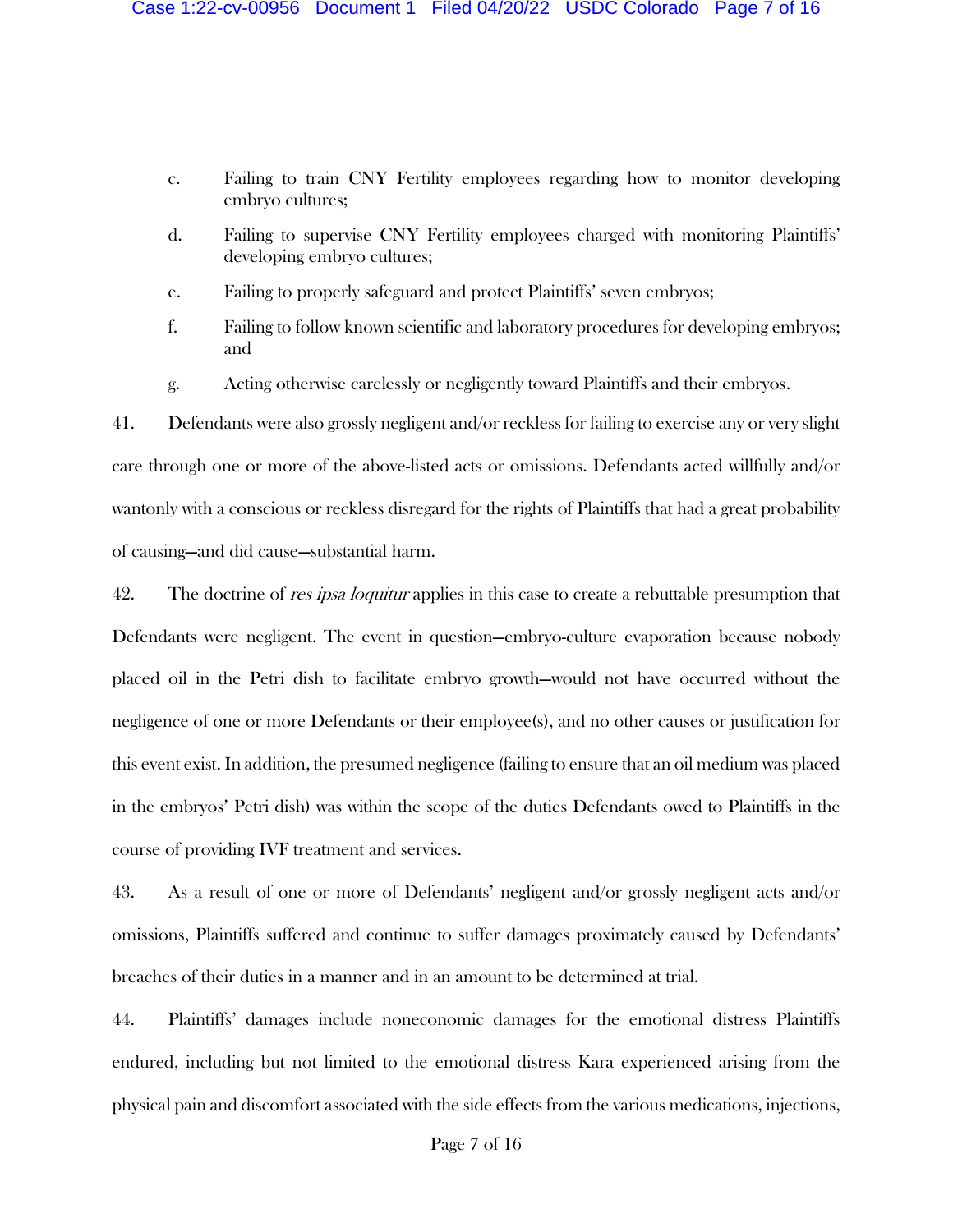#### Case 1:22-cv-00956 Document 1 Filed 04/20/22 USDC Colorado Page 8 of 16

blood draws, and the egg-retrieval procedure, all of which were rendered pointless by Defendants' gross negligence.

45. With this negligence claim, Plaintiffs specifically seek damages representing the value of the seven embryos themselves, as distinct from the value of the medical treatment and services for which Plaintiffs paid Defendants and other providers, and as distinct from the value of the additional medical treatment and services Plaintiffs were required to undergo because of Defendants' negligence. The embryos themselves had independent value.

46. Current Colorado law classifies Plaintiffs' seven embryos as marital property of a special character, in recognition of the fact that embryos contain the potential for human life and are created using the genetic material of two individuals who have significant interests in the embryos' disposition. *In re Marriage of Rooks*, 429 P.3d 579, 591 (Colo. 2018).

47. Under Colorado law, individuals' constitutional rights to reproductive choice and autonomy include the right to make decisions about embryos created from their genetic material. In re Marriage of Fabos and Olsen, 451 P.3d 1218, 1226 (Colo. Ct. App. 2019); citing Davis v. Davis, 842 S.W. 2d 588, 601–03 (Tenn. 1992), and *Rooks*, 429 P.3d at 586. Defendants' gross negligence robbed Kara and Kolton of their right to exercise control over their embryos.

48. The Plaintiffs' seven embryos could not be repaired after the embryo-culture evaporation and dehydration.

49. Colorado law does not assign a monetary value to embryos.

50. No contract exists between Plaintiffs and Defendants that sets the monetary value or "replacement value" of any embryos Defendants created using Plaintiffs' genetic material.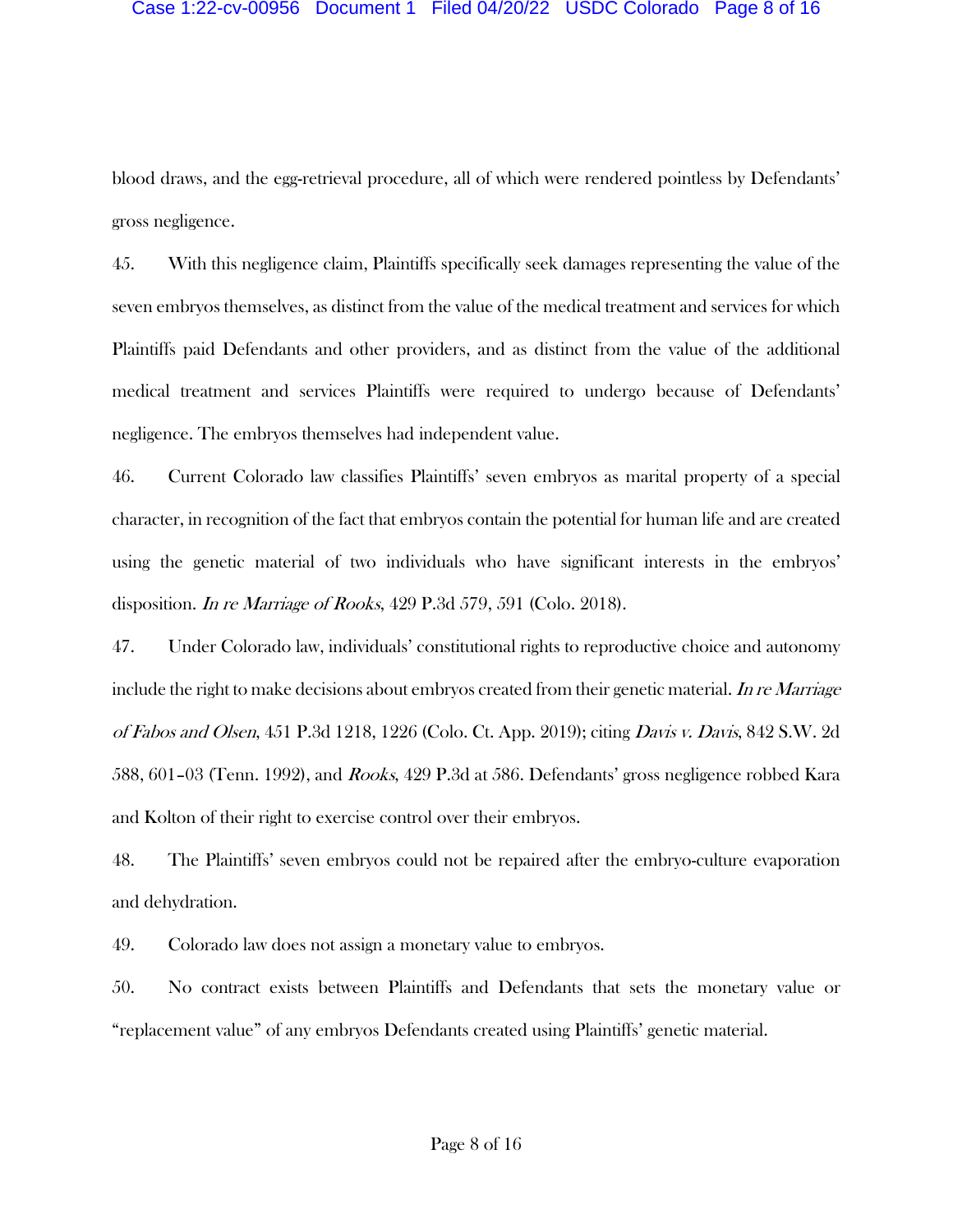51. Plaintiffs' seven embryos, by their nature, are non-fungible and cannot be replaced because each embryo represented a unique combination of the Plaintiffs' genetic material that can never be recreated, even if Plaintiffs succeeded in having other embryos created. Further, these seven embryos are irreplaceable because they were created from younger genetic material than any future embryos would be.

52. With this negligence claim, Plaintiffs also seek noneconomic damages for their lost use and enjoyment of the embryos, as Colorado law permits, including but not limited their annoyance, discomfort, inconvenience, fear, lost peace of mind, lost well-being, and lost physical and mental health.

53. Plaintiffs also seek all other noneconomic damages for which they may recover, including exemplary damages

54. By failing to exercise even the slightest degree of care, acting recklessly, and deliberately disregarding the safety of Kara and Kolton's embryos, Defendants were grossly negligent and/or engaged in willful and wanton misconduct.

55. To the extent that any employee of either Defendant breached the standard of care, the employer-Defendant is vicariously liable for the negligence of its employee(s).

56. As a direct and proximate result of Defendants' deviation from and breach of the standard of care for IVF and the ordinary duty of care as applicable to the laboratory setting, Plaintiffs have suffered past and future economic and non-economic damages.

### CLAIM 2: NEGLIGENT HIRING, TRAINING, AND/OR SUPERVISION

57. Plaintiffs incorporate all allegations.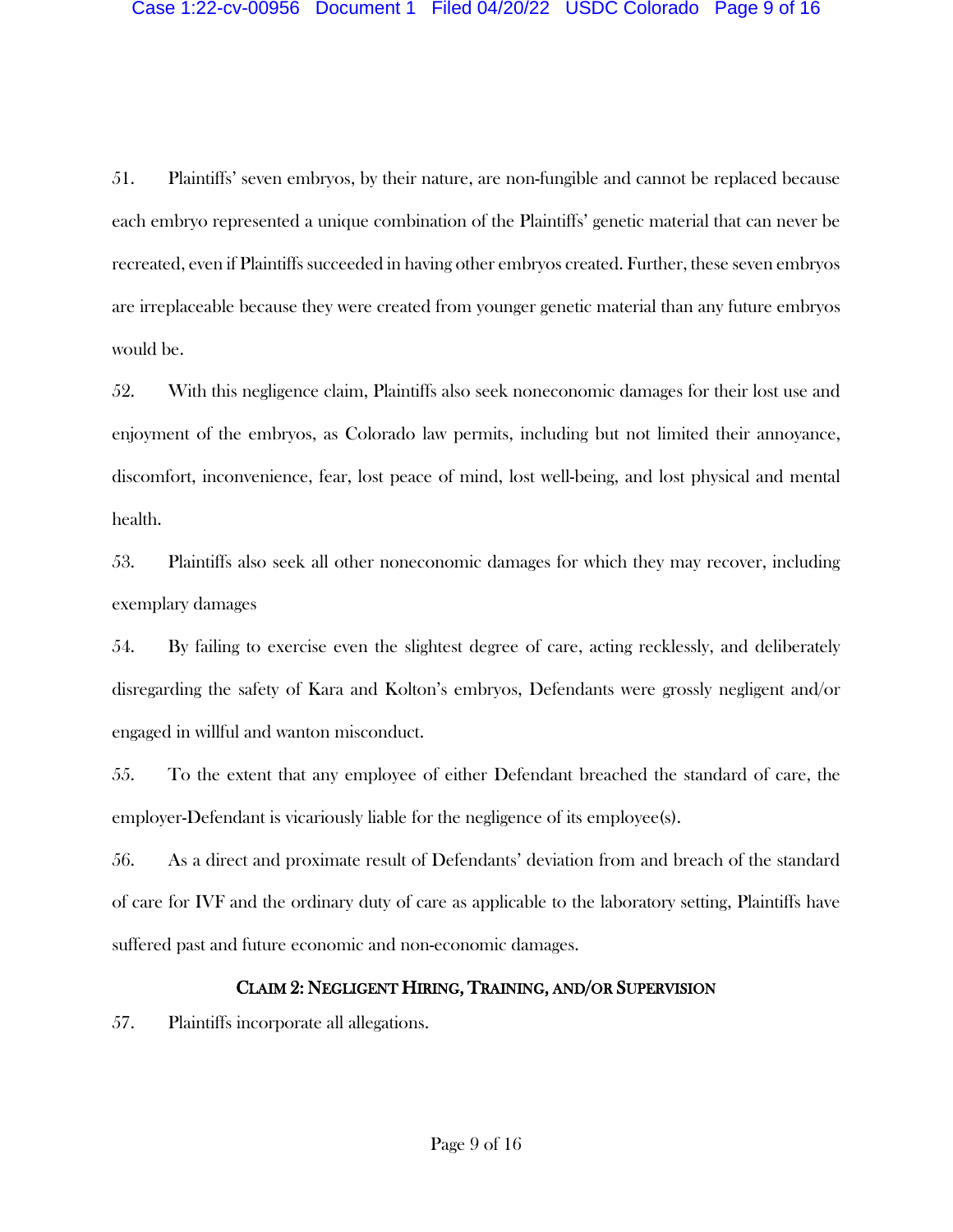58. Defendants employed one or more laboratory professionals who were responsible for ensuring appropriate embryo-culture conditions and monitoring the embryos to ensure proper growth and development.

59. The laboratory professionals employed by Defendants failed to ensure that culture conditions remained consistent and failed to properly monitor the embryos for the three days after they were created.

60. Defendants negligently failed to properly hire, train, and supervise its employees through one or more of the following acts or omissions:

- a. Hiring embryologists and/or laboratory professionals who were not competent to place culture media in embryo-culture dishes;
- b. Failing to train CNY Fertility employees regarding how to place culture media in embryo-culture dishes;
- c. Failing to supervise CNY Fertility employees to ensure that an employee placed culture media in Plaintiffs' embryos' Petri dish(es);
- d. Hiring embryologists and/or laboratory professionals who were not competent to monitor developing embryo cultures;
- e. Failing to train CNY Fertility employees regarding how to monitor developing embryo cultures;
- f. Failing to supervise CNY Fertility employees charged with monitoring Plaintiffs' developing embryo cultures;
- g. Otherwise failing to properly hire, train, and supervise employees to uphold the duties of care CNY Fertility owed to Plaintiffs.

61. Had the embryologists and/or other laboratory professionals been properly hired, trained, and/or supervised, they would have placed the appropriate culture medium to prevent Plaintiffs' embryos from dehydrating and evaporating.

62. To the extent that any employee of either Defendant breached the duties owed to Plaintiffs,

the employer-Defendant is vicariously liable for the negligence of its employee(s).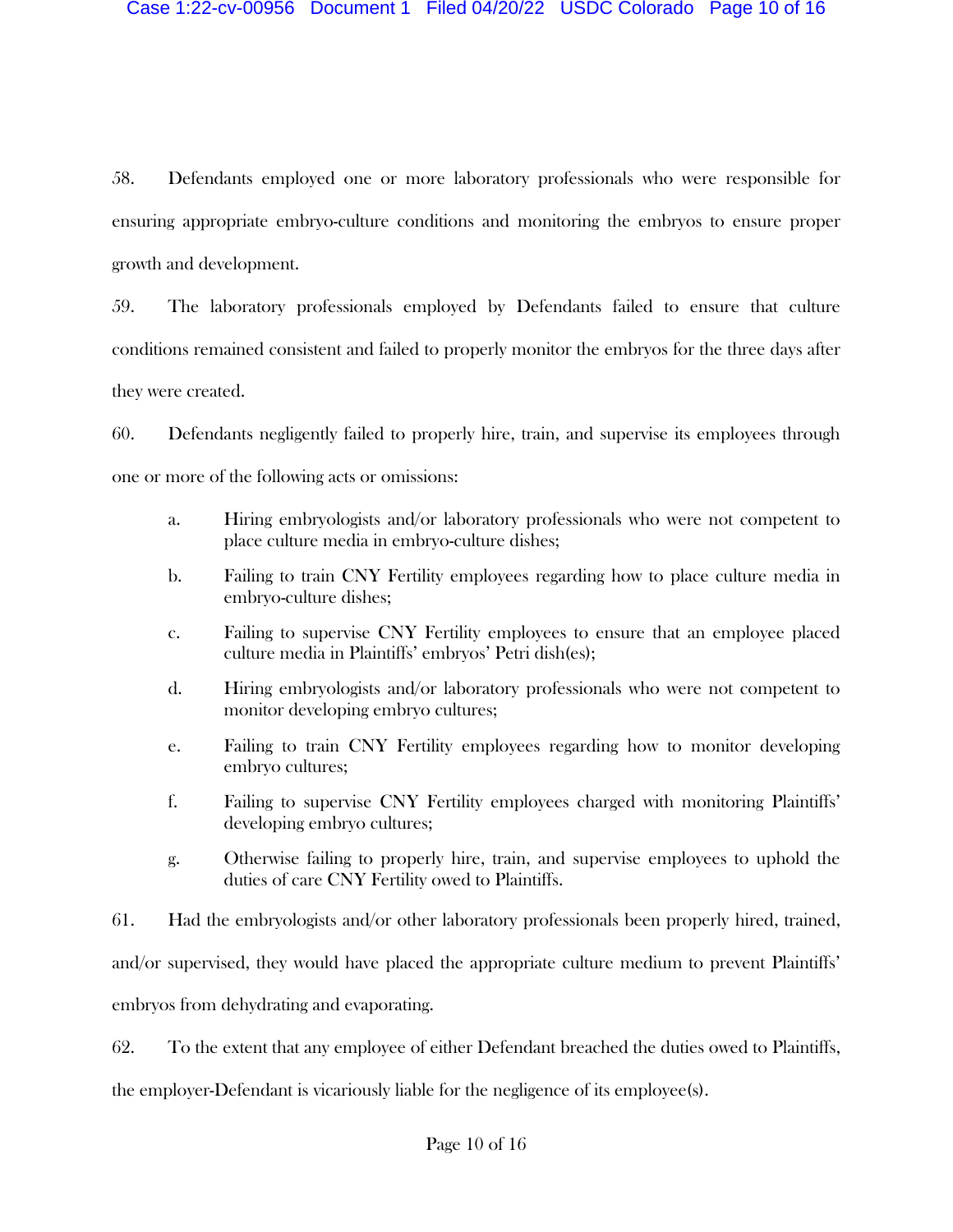63. Defendants' hiring, training, and/or supervision of such embryologists and laboratory professionals proximately caused the destruction of Plaintiffs' embryos and damages in an amount to be determined at trial.

64. By failing to exercise even the slightest degree of care, acting recklessly, and deliberately disregarding the safety of Kara and Kolton's embryos, Defendants were grossly negligent and/or engaged in willful and wanton misconduct.

65. Plaintiffs seek recovery of economic damages, noneconomic damages, and exemplary damages for Defendants' negligent hiring, training, and/or supervision of their laboratory employees.

#### CLAIM 3: BREACH OF CONTRACT

66. Plaintiffs incorporate all allegations.

67. Plaintiffs entered a written contract with Defendants titled "Consent for In Vitro Fertilization," which was drafted entirely by CNY Fertility and executed by Kara and Kolton on April 10, 2021.

68. In this written contract, Plaintiffs authorized Defendants to perform in-vitro fertilization, embryo cryopreservation, pre-implantation genetic testing, and embryo transfer.

69. Defendants failed to perform their contractual obligations after creating the embryos.

70. The contract stated that Defendants would perform in-vitro fertilization as follows: "the recovered egg cells are placed into a synthetic culture medium with sperm cells[.]" On information and belief, Defendants did not place any culture medium or did not place a sufficient amount of culture medium to ensure that the embryos continued developing.

71. Defendants' obligation to perform IVF competently under the contract required Defendants to place an appropriate type and amount of culture medium in embryos' Petri dish. Defendants did not do so.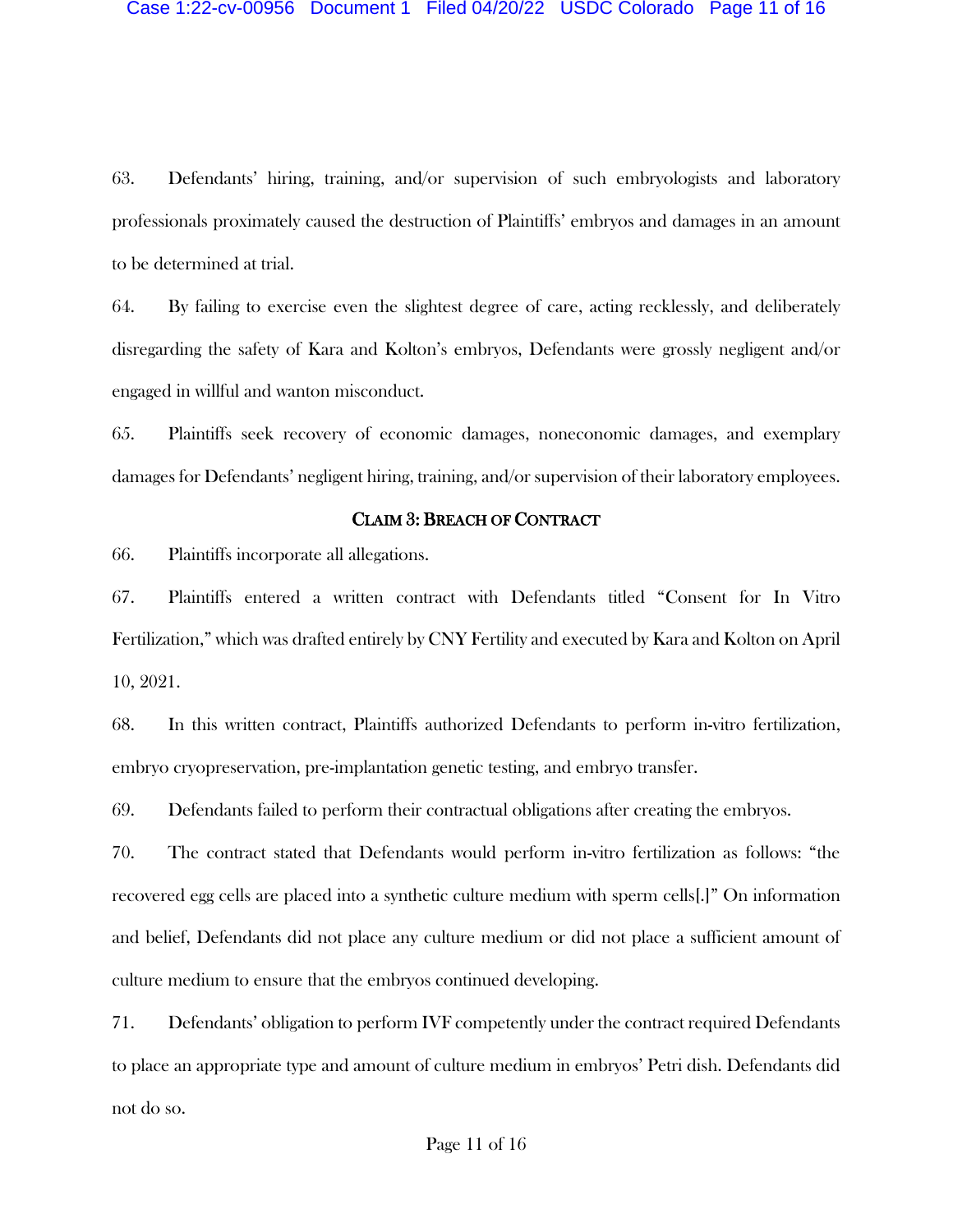72. By failing to care for and monitor the embryos they created, Defendants failed to take any steps to cryopreserve the embryos, send the embryos for pre-implantation genetic testing, or transfer the embryos to Kara's uterus.

73. Plaintiffs performed all terms, conditions, and promises required of them under their contracts. This included paying substantial sums to Defendants for fertility services, paying other medical providers for monitoring, undergoing required testing, taking required medication, traveling to the CNY Fertility Colorado Clinic, and more.

74. Defendants and/or their employees, for whose acts and omissions Defendants are vicariously liable, failed to properly care for and monitor Plaintiffs' embryos, thus breaching their contractual obligations to Plaintiffs and causing them damages in an amount to be determined at trial. Plaintiffs seek recovery of all damages to which they are legally entitled.

#### CLAIM 4: BAILMENT OF GENETIC MATERIAL

75. Plaintiffs incorporate all allegations.

76. Plaintiffs delivered to Defendants for safekeeping their personal property, consisting of their genetic material, to be safely and securely kept and used as directed or redelivered to them on demand. Defendants accepted Plaintiffs' genetic material into their care and custody. The provision of the genetic material to Defendants formed a bailment.

77. Defendants accepted delivery of Plaintiffs' genetic material and did not return it because Defendants destroyed it.

78. Under Colorado law, Defendants had a duty to exercise reasonable care to protect Plaintiffs' genetic material.

79. Defendants invited the general public, including Plaintiffs in particular, to entrust genetic material to their care and custody by holding themselves out to be competent, capable, and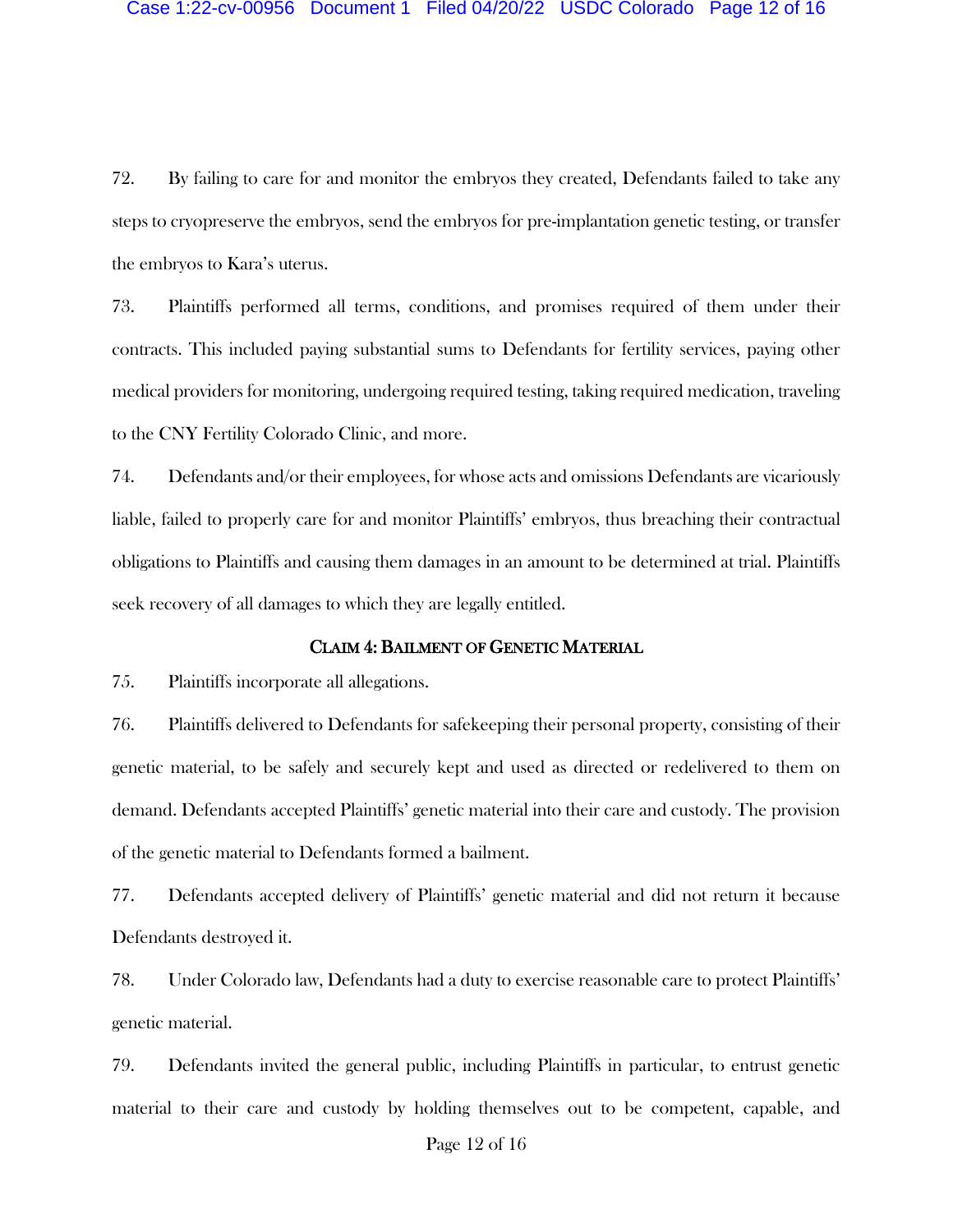#### Case 1:22-cv-00956 Document 1 Filed 04/20/22 USDC Colorado Page 13 of 16

established reproductive facility able to handle and care for genetic materials and the resulting embryos in a satisfactory manner. Indeed, CNY Fertility Colorado's website proudly proclaims that it is "home to one of our state-of-the-art embryology labs."[4](#page-12-0)

80. Defendants caused the destruction of the genetic material that Plaintiffs had entrusted to them. As a result, Defendants breached their duty to exercise ordinary care in the safekeeping of their genetic material and have failed to redeliver it to them.

81. Because Defendants accepted the delivery of Plaintiffs' genetic material and then failed to return it after destroying it, Colorado law presumes that Defendants were negligent in destroying Plaintiffs' genetic material.

82. Defendants are vicariously liable for any act or omission of their employee(s) in accepting delivery of Plaintiffs' genetic material and failing to return it.

83. As a result of Defendants' wrongful conduct, Plaintiffs were deprived of their genetic material and have suffered and continue to suffer damages in an amount to be determined at trial. Plaintiffs seek recovery of all damages to which they are legally entitled.

### CLAIM 5: PROMISSORY ESTOPPEL (ALTERNATIVE CLAIM)

84. Plaintiffs incorporate all allegations.

85. Plaintiffs plead this claim as an alternative to their breach-of-contract claim.

86. Defendants made a clear and unambiguous promise to Plaintiffs that their laboratory professionals would care for and monitor Plaintiffs' embryos to ensure proper growth and development based on the applicable standard of care.

<span id="page-12-0"></span><sup>4</sup> CNY Fertility, CNY Fertility Colorado, [WWW.CNYFERTILITY.COM,](http://www.cnyfertility.com/) [https://www.cnyfertility.com/location/cny-fertility-colorado/\(](https://www.cnyfertility.com/location/cny-fertility-colorado/)last visited Feb. 9, 2022).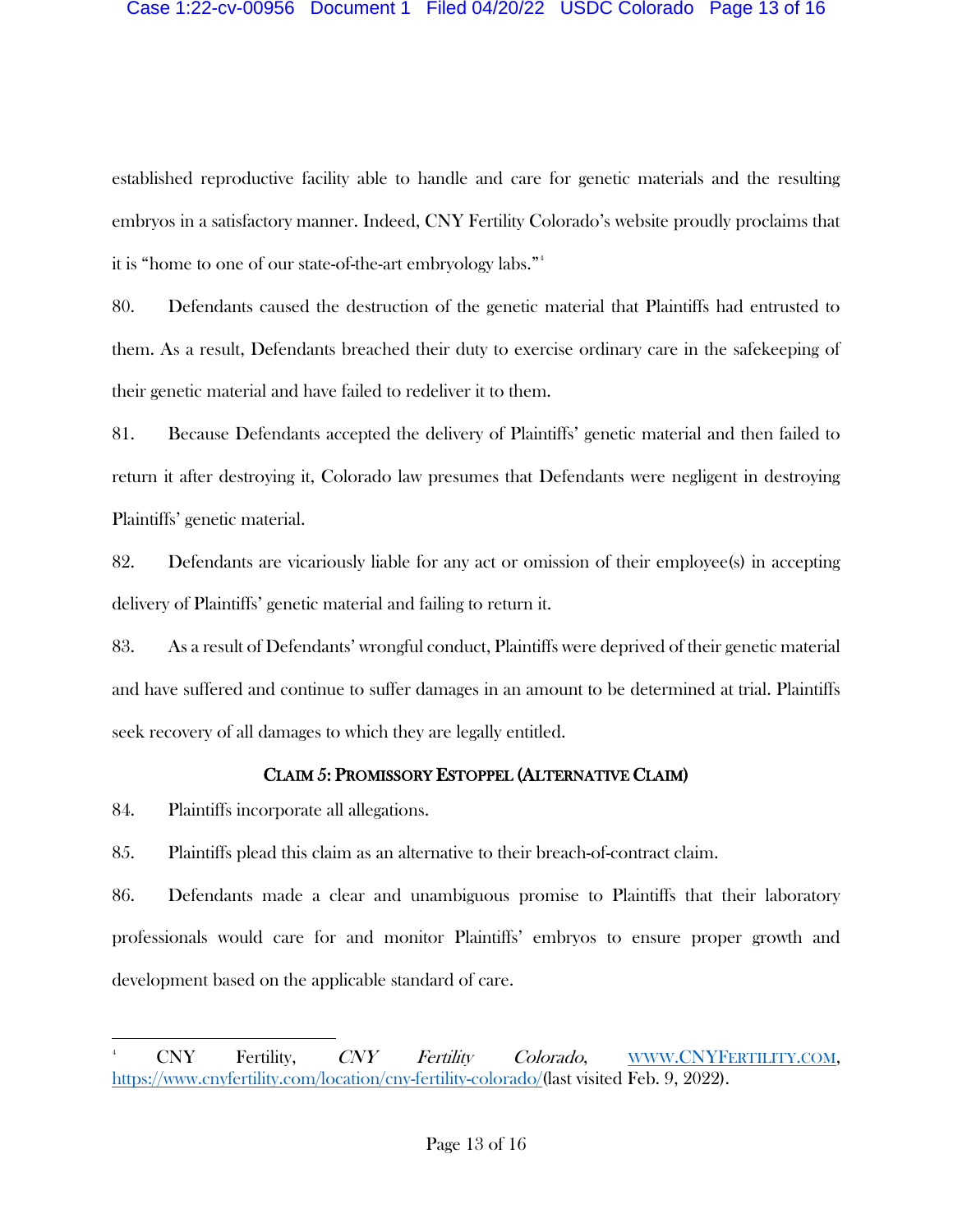87. Plaintiffs relied on that promise when they agreed to undergo IVF at CNY Fertility Colorado.

88. Their reliance was reasonable and foreseeable, as they had no reason to question Defendants' representations that they would properly care for and monitor Plaintiffs' embryos.

89. As a result of their reliance on representations by Defendants (and/or their employees, for whose acts Defendants are vicariously liable), Plaintiffs were injured and suffered damages in an amount to be determined at trial. Plaintiffs seek recovery of all damages to which they are legally entitled.

#### CLAIM 6: LACK OF INFORMED CONSENT (ALTERNATIVE CLAIM)

90. Plaintiffs incorporate all allegations.

91. Plaintiffs plead this claim as an alternative to their negligence claim.

92. Defendants were responsible for advising Plaintiffs of the material risks and dangers inherently and potentially involved in the IVF procedure.

93. On information and belief, the risk that a laboratory professional would fail to place any culture medium over developing embryos is not a material risk and danger inherently involved in the IVF procedure. But, should the Court determine that such action by Defendants was a material risk inherent to IVF, Plaintiffs claim, in the alternative, that Defendants failed to secure informed consent to undergo the procedure subject to this risk.

94. At no time did Defendants disclose to Plaintiffs that Defendants might fail to place culture media in the embryo-culture dish nor that this failure could cause the embryos to dry out and die.

95. This unrevealed risk and danger, which should have been disclosed by Defendants, actually occurred and proximately caused injury to Plaintiffs, and they suffered damages in an amount to be determined at trial.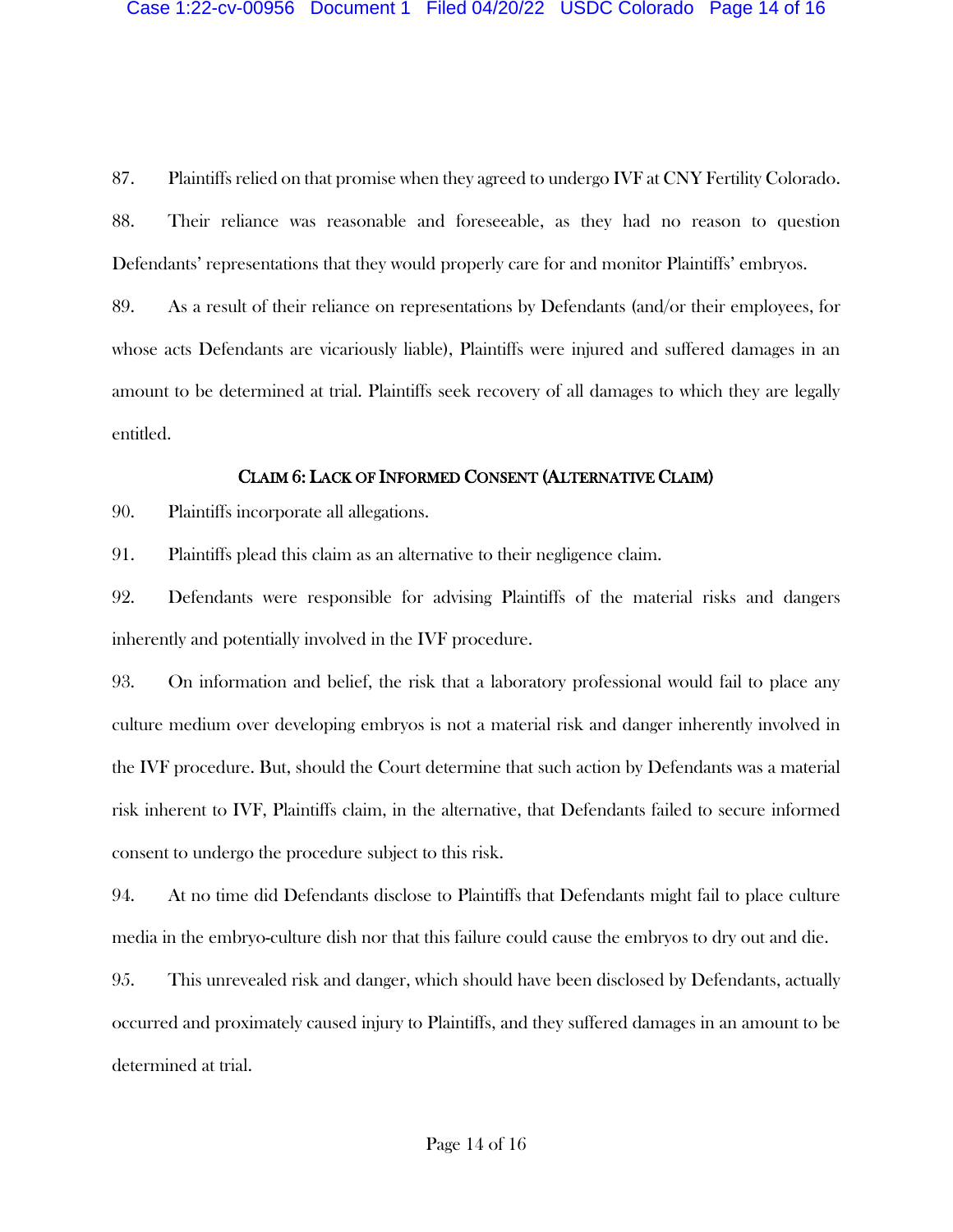96. Reasonable people in Plaintiffs' position would have decided against pursuing IVF with CNY Fertility if they had been advised that one of CNY Fertility's embryologists or another professional could breach the basic duty of care to preserve embryos using culture media.

97. To the extent that any employee of either Defendant failed to obtain informed consent from Plaintiffs, the employer Defendant is vicariously liable for the negligence of its employee(s).

98. As a direct and proximate result of Defendants' failure to disclose this risk and obtain informed consent from Plaintiffs, Plaintiffs have suffered past and future economic and noneconomic damages. Plaintiffs seek recovery of all damages to which they are legally entitled.

### PRAYER FOR RELIEF

Plaintiffs respectfully pray for the following:

- Declare Defendants liable for the claims asserted above;
- Damages in an amount to be determined at trial;
- Pre- and post-judgment interest;
- Costs of suit incurred;
- Such other relief as the law and evidence may justify, and that this Court deems just and proper.

# JURY DEMAND

Plaintiffs demand a jury trial on all issues so triable.